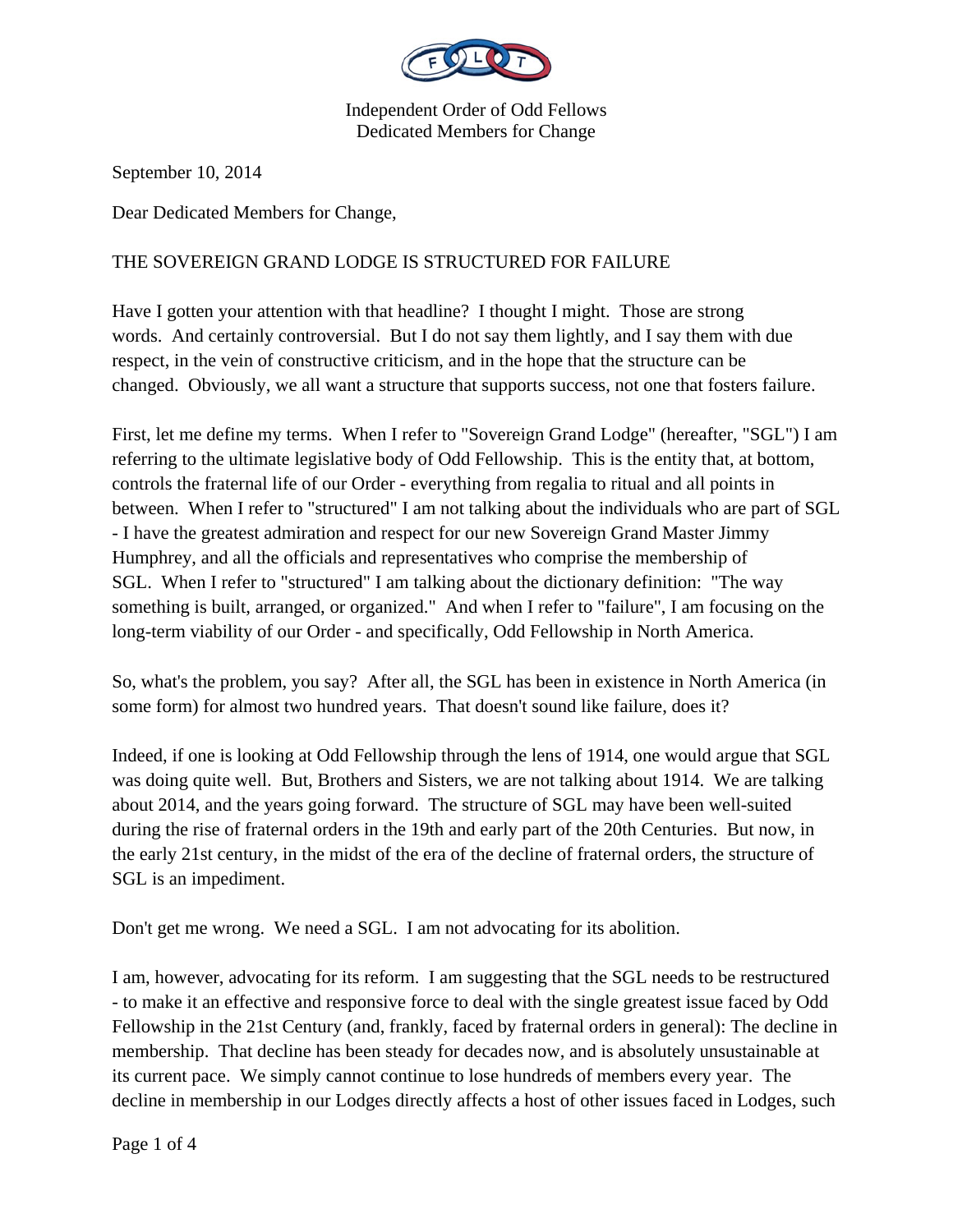

as lack of membership to implement the checks and balances required for financial stability and security. There are Lodges that have shrunk to such a degree that less than 10 members are listed on the books, and officer positions simply get rotated every year amongst the handful who can serve. Some Lodges become so small that they lack quorums to conduct meetings, and are controlled by just one or two people. These are not healthy situations. And the membership statistics that we have been keeping for the last half century show an alarming decline. There are entire jurisdictions in North America - and quite a few of them - that have less than 200 members on their books. And we all know that "book" members don't necessarily translate into active members. Our many branches (Theta Rho, Junior Odd Fellows, Encampment, LEA Patriarchs Militant, and LAPM) are, in membership, mere shadows of what they once were.

Ultimately, the solution to this dilemma of declining membership can only be achieved by individual Lodge members, with the assistance and support of their respective Lodges. Grand Lodges can play peripheral supporting roles in membership development (e.g. membership development seminars, membership development grants, membership brochures, and the like). And, in my opinion, SGL can play a significant role as well. But, currently, SGL's structure prevents it from helping to overcome our membership decline. Rather, the structure of SGL is a structure of inertia, not progress. It is structured to preserve the status quo. And what is the status quo? It is 60 years of membership declines. No one should want to preserve that.

So, what do I suggest? Here are the four structural changes at SGL which, I hope, can be accomplished in the near future:

1. SGL should be structured more like a "House of Representatives" rather than like a "Senate." Currently, every jurisdiction receives the same number of votes at SGL. This is inherently unfair. A jurisdiction with less than 200 members receives the same 2 votes as does a jurisdiction with over 4,000 members. I would suggest a modification of this structure which would not deprive any jurisdiction of its present representative numbers, but would grant larger jurisdictions some modicum of equity. So, for example, while every jurisdiction would receive the minimum of two representatives, some jurisdictions would receive a total of 3, 4, 5, 6 or 7 representatives, depending on the number of members in that jurisdiction. It won't be a full "one person-one vote" equity - but it would go a long way to providing a fairer and more representative voting system. And it certainly would recognize jurisdictions that are growing.

2. SGL needs to be able to move a lot faster. Currently, for example, it takes literally years for changes to be made in ritual, if they happen at all. I know, for example, that representatives from California a few years ago, proposed some relatively simple (but important) changes to an Encampment degree that would have eliminated some blatantly racist and offensive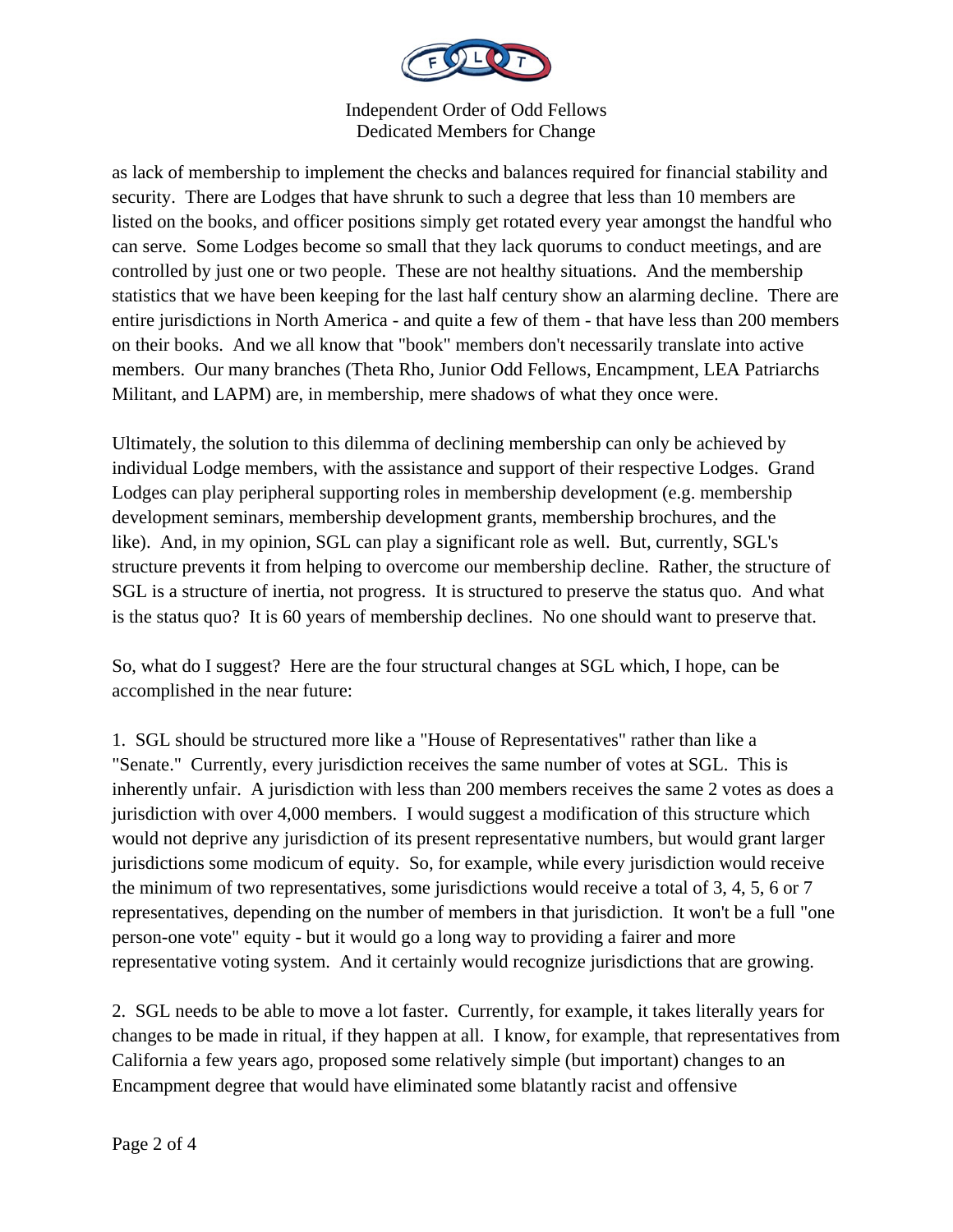

passages. To this day, the changes have not been made. This inertia discourages members, and leaves in place language that is outmoded, or stilted, or even offensive. Another example, is the oath taken by new members in the Initiatory Degree. That oath is the longest I have ever heard. It's length is downright painful. It takes over five minutes for new members to recite this oath. Heck, the oaths taken by the President of the United States, or a Governor, or a Judge are also important - but they are about one-tenth the length of this degree oath in Odd Fellowship. Can it be readily modernized and shortened? Apparently, not.

3. Form should not take precedence over substance. I am aware that jurisdictions submitted legislation and proposals to SGL this last session which were not considered by the body because a new committee chair imposed a requirement on the form of the submission, that had not been effectively communicated to the jurisdictions in advance. Accordingly, proposals were not considered on the floor and were bounced to a future year. That sort of process dampens fraternal democracy. Virtually all of the work of SGL is done within an antiquated committee structure that gives inordinate authority to one person (the chair), and relatively little of substance is taken up on the floor. The committee structure allows issues to be sidelined, delayed, or even buried. One could say that SGL, with its committee structure, is formed to support the status quo, and is structured to resist change. And yet, change is the imperative needed to attract a new generation of members to our Lodges and to our Order. It was once said that true insanity is doing the same thing over and over and over again and expecting a different result. Well, for the past 60-plus years we have been doing the same thing over and over and over again, and for the last 60-plus years we have been losing members year after year after year. And yet, some in our Order still believe that if just keep doing things the same way we will suddenly start gaining members.

4. SGL needs to join the electronic age. In case no one has noticed, we are in the 21st Century. Yet voting continues to be done at SGL in an antiquated, non-electronic way. At my urging, California tried electronic voting rather than ballot or hand voting at the 2014 Grand Lodge sessions, and it was quite successful. Previously, we had spent at least 25% of our floor time during sessions in the laborious process of counting (and recounting) ballots and hand votes. With the use of electronic voting several remarkable things were achieved: (a) The item on which we were voting was displayed on a screen so that everyone was on the same page when voting; (b) the actual voting took less than a minute, and at the end of the voting, results were immediately displayed on the screen; (c) the vote tallies were accurate and disputes were avoided; and (d) the meeting secretary had an instant and complete record of each vote.

At the local level we can revitalize our Lodges by bringing in new, quality members. Ultimately, the health of our Lodges and the growth of our Order is an individual responsibility of each of